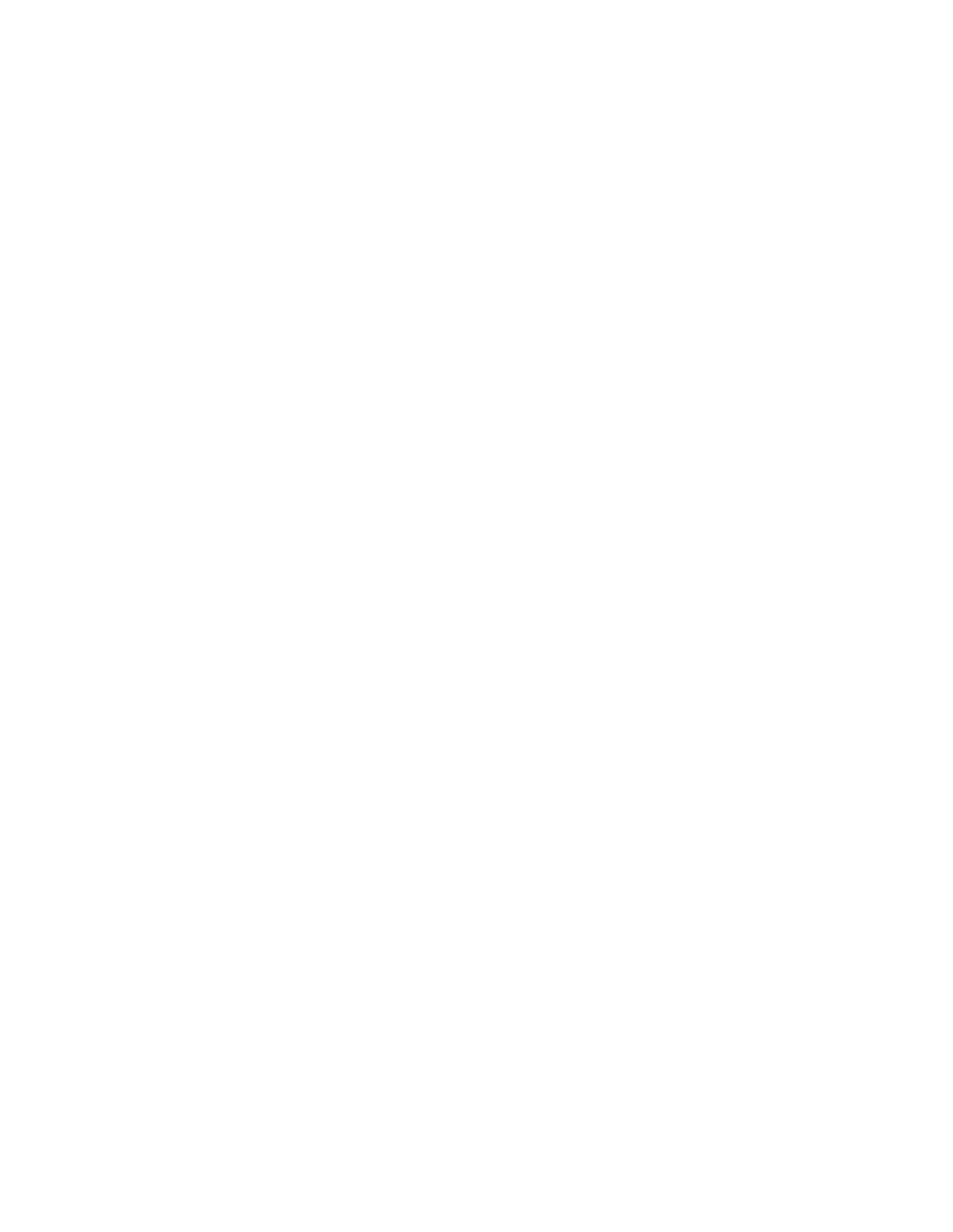# **Preface**

This manual is still under construction. More information on the technology used in  $IDL<sup>4</sup>$  can be found in [3]; for more details on CORBA IDL, please read [1] or one of the countless books on CORBA, e.g. [7].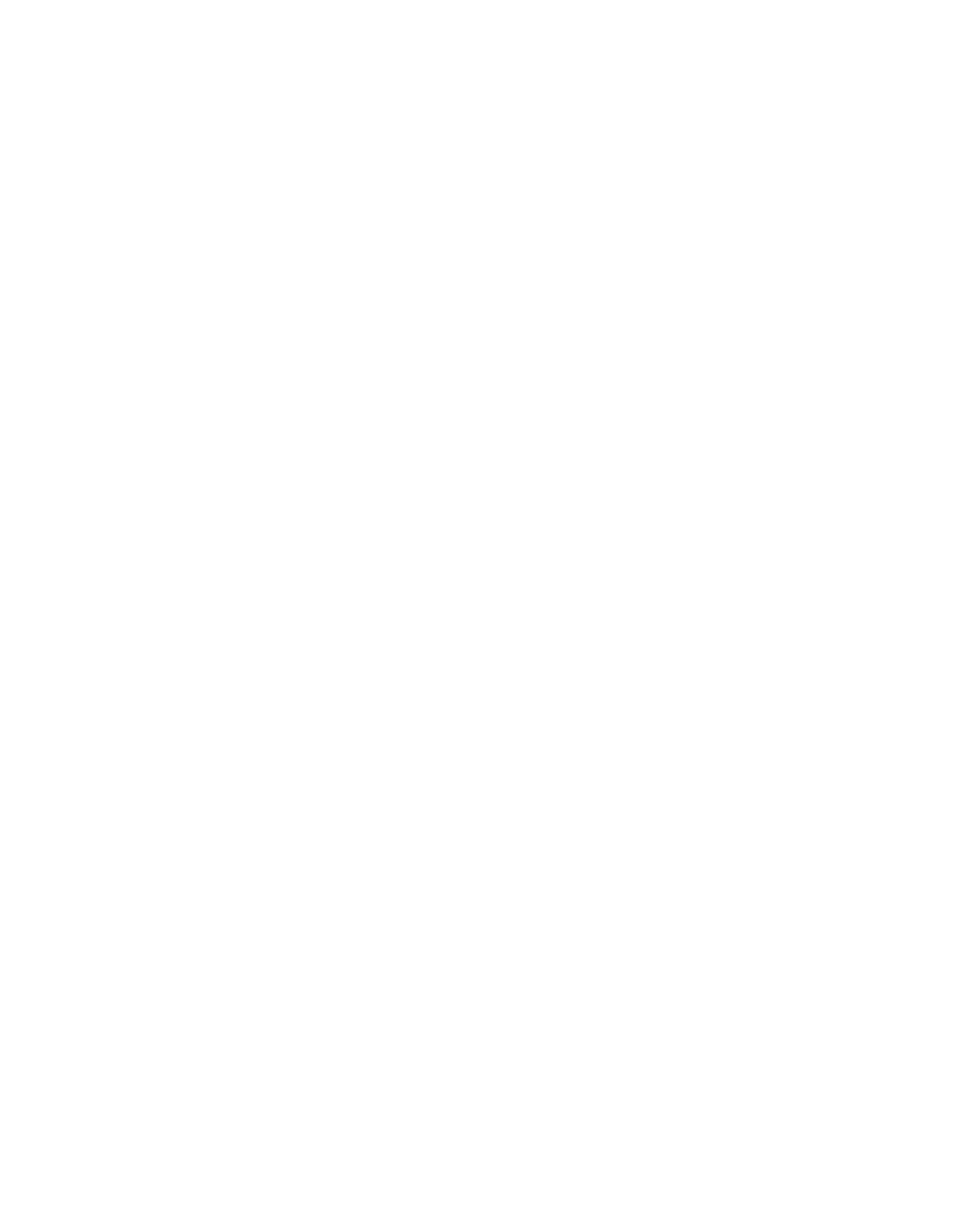# **Contents**

| $\mathbf{1}$            |                             | 7<br><b>Writing interface definitions</b>                                                                                                                                                                                                     |  |  |  |  |
|-------------------------|-----------------------------|-----------------------------------------------------------------------------------------------------------------------------------------------------------------------------------------------------------------------------------------------|--|--|--|--|
|                         | 1.1                         | $\overline{7}$                                                                                                                                                                                                                                |  |  |  |  |
|                         | 1.2                         | 8<br><b>Types</b>                                                                                                                                                                                                                             |  |  |  |  |
|                         |                             | 8<br>1.2.1                                                                                                                                                                                                                                    |  |  |  |  |
|                         |                             | 9<br>1.2.2                                                                                                                                                                                                                                    |  |  |  |  |
|                         | 1.3                         | 11                                                                                                                                                                                                                                            |  |  |  |  |
|                         | 1.4                         | 11                                                                                                                                                                                                                                            |  |  |  |  |
|                         | 1.5                         | 12<br>Attributes                                                                                                                                                                                                                              |  |  |  |  |
|                         |                             | 12<br>1.5.1<br>Oneway functions enterprise in the context of the context of the context of the context of the context of the context of the context of the context of the context of the context of the context of the context of the context |  |  |  |  |
|                         |                             | 12<br>1.5.2                                                                                                                                                                                                                                   |  |  |  |  |
|                         |                             | 13<br>1.5.3                                                                                                                                                                                                                                   |  |  |  |  |
|                         | 1.6                         | 13                                                                                                                                                                                                                                            |  |  |  |  |
|                         |                             | 13<br>1.6.1                                                                                                                                                                                                                                   |  |  |  |  |
|                         |                             | 13<br>1.6.2<br>Type import from C++ code $\dots \dots \dots \dots \dots \dots \dots \dots \dots \dots \dots \dots \dots \dots$                                                                                                                |  |  |  |  |
|                         |                             | 14<br>1.6.3                                                                                                                                                                                                                                   |  |  |  |  |
|                         |                             | 1.6.4<br>14                                                                                                                                                                                                                                   |  |  |  |  |
| $\overline{2}$          |                             | 15<br>Working with generated code                                                                                                                                                                                                             |  |  |  |  |
|                         | 2.1                         | 15                                                                                                                                                                                                                                            |  |  |  |  |
|                         | 2.2                         | 15                                                                                                                                                                                                                                            |  |  |  |  |
|                         | 2.3                         | 16                                                                                                                                                                                                                                            |  |  |  |  |
|                         |                             |                                                                                                                                                                                                                                               |  |  |  |  |
| $\mathbf{3}$            | 19<br>Quick reference guide |                                                                                                                                                                                                                                               |  |  |  |  |
|                         | 3.1                         | 19                                                                                                                                                                                                                                            |  |  |  |  |
|                         |                             | 19<br>3.1.1                                                                                                                                                                                                                                   |  |  |  |  |
|                         |                             | 19<br>3.1.2                                                                                                                                                                                                                                   |  |  |  |  |
|                         |                             | 3.1.3<br>20                                                                                                                                                                                                                                   |  |  |  |  |
|                         |                             | 20<br>3.1.4                                                                                                                                                                                                                                   |  |  |  |  |
|                         |                             | 3.1.5<br>21                                                                                                                                                                                                                                   |  |  |  |  |
|                         |                             | 21<br>3.1.6                                                                                                                                                                                                                                   |  |  |  |  |
|                         |                             |                                                                                                                                                                                                                                               |  |  |  |  |
| $\overline{\mathbf{4}}$ |                             | 23<br><b>Appendix</b>                                                                                                                                                                                                                         |  |  |  |  |
|                         | 4.1                         | 23                                                                                                                                                                                                                                            |  |  |  |  |
|                         | 4.2                         |                                                                                                                                                                                                                                               |  |  |  |  |
| 4.3                     |                             | 24                                                                                                                                                                                                                                            |  |  |  |  |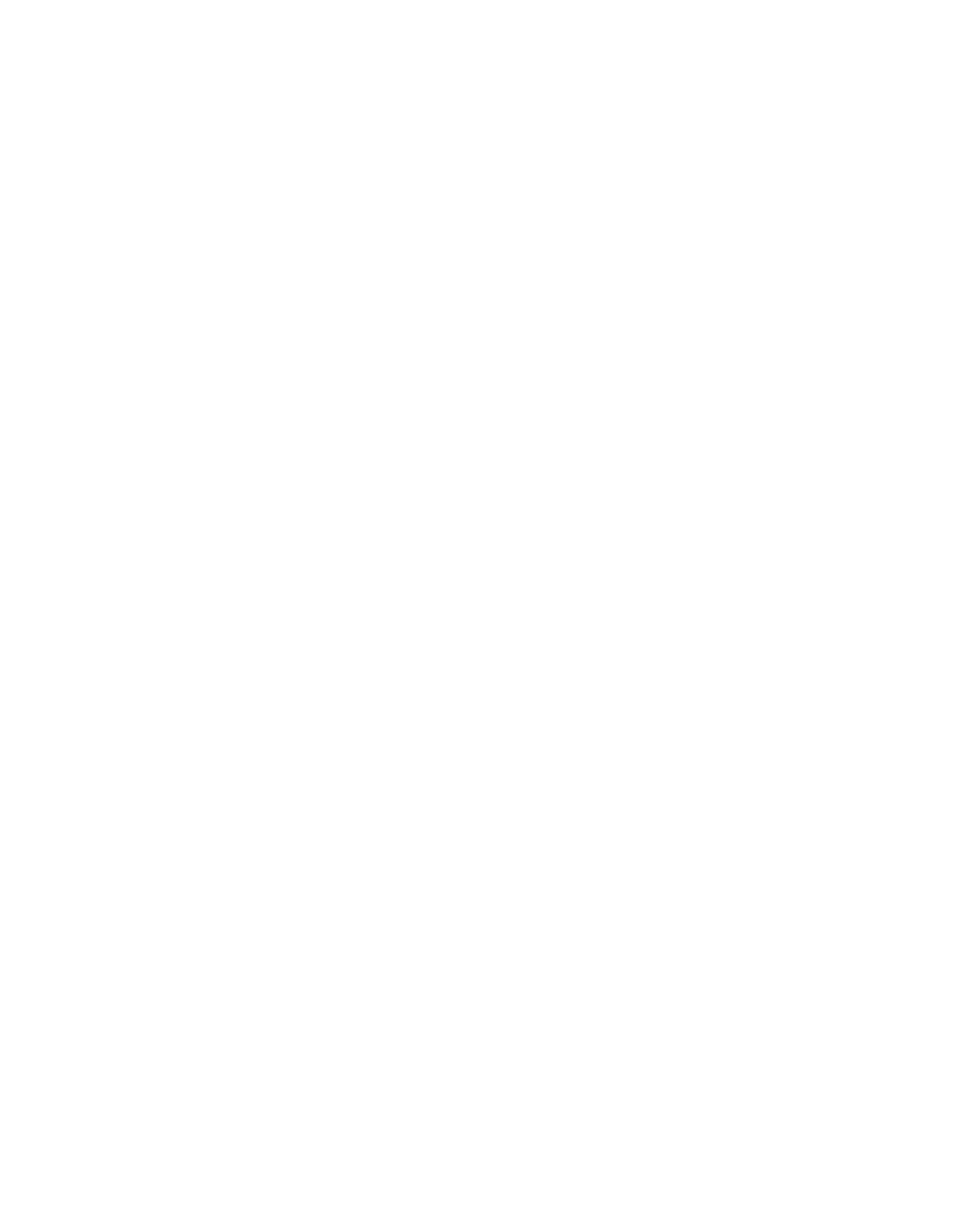# **Writing interface definitions**

#### **1.1 Basic structure**

The specification in an IDL file describes one or more interfaces, which in turn may contain one or more methods. Here is an example:

| module storage          | library storage           |
|-------------------------|---------------------------|
| interface textfile $\{$ | interface textfile $\{$   |
| void readln(            | void readln(              |
| inout short pos,        | [in, out] short *pos,     |
| out string line         | [out, string] char **line |
| $\rightarrow$           | $\cdot$                   |
| void writeln(           | void writeln(             |
| inout short pos,        | [in, out] short *pos,     |
| in string line          | [in, string] char **line  |
|                         |                           |
| int get $pos()$ ;       | int get $pos()$ ;         |
|                         |                           |
|                         |                           |

IDL<sup>4</sup> supports two specification languages, CORBA IDL and DCE IDL, so most example code is shown in both languages; the CORBA code is always on the left side.

Note that the syntax is very similar to C/C++, especially in the case of DCE IDL. The most important difference is that every parameter has a directional attribute (in, inout or out). This is used to indicate whether the parameter contains

- input data, which must be copied from client to server,
- output data, which is returned by the server, or
- a combination of both

Another difference is the presence of special data types like string, which have additional semantics; for example, string stands for a sequence of characters with a trailing zero, and sequence denotes an array of variable length. These special types are explained later in this chapter.

Finally, it is possible to avoid naming conflicts by putting interfaces into modules. For example, a network driver and a postal application might both want to provide a packet interface, possibly with different methods; this conflict can be resolved by using two separate modules.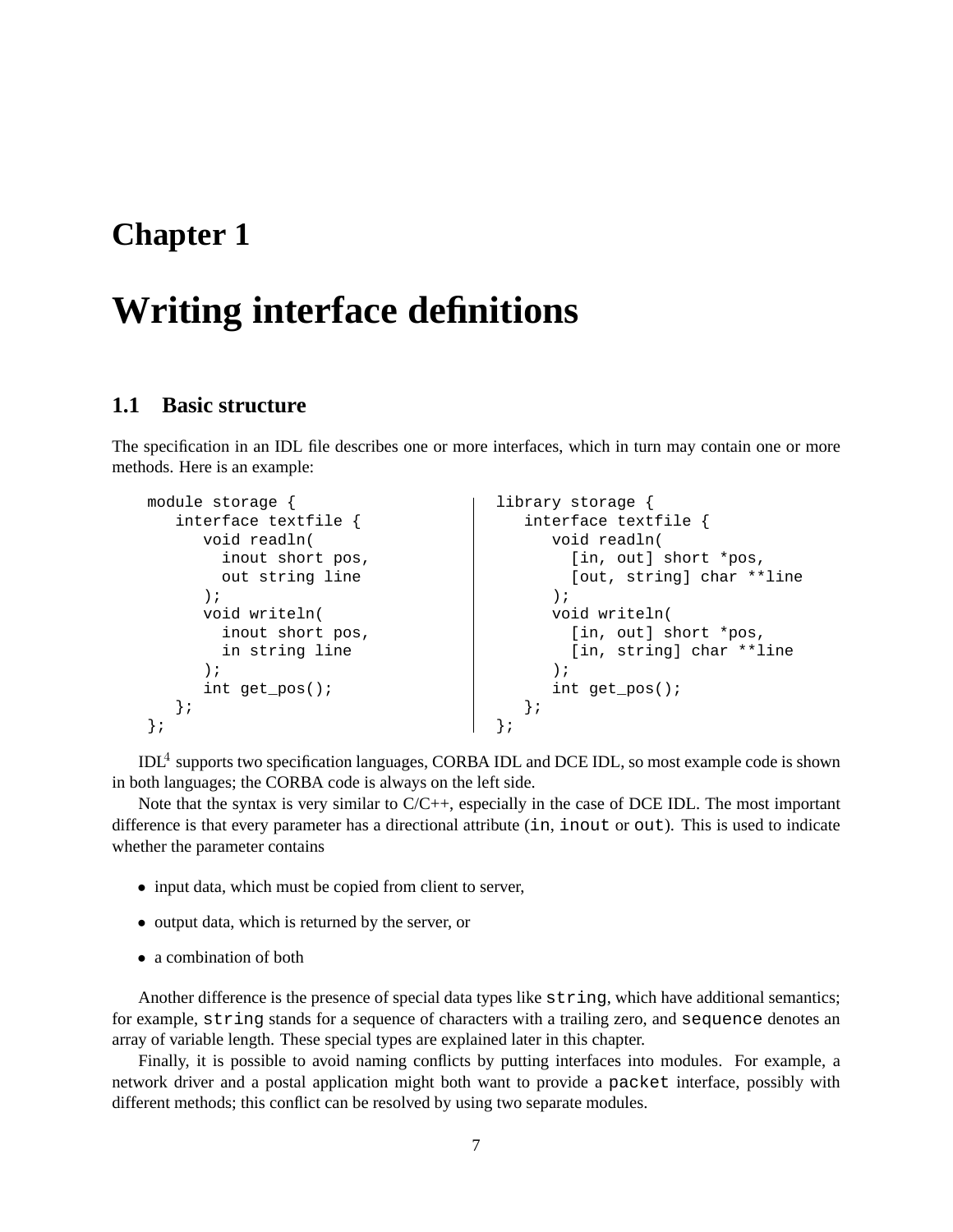### **1.2 Types**

#### **1.2.1 Basic types**

#### **Integers**

 $IDL<sup>4</sup>$  supports the following CORBA integer types:

| Type name          | <b>Size</b>      | Value range                             |
|--------------------|------------------|-----------------------------------------|
| unsigned short     | $16 \text{ bit}$ | 065535                                  |
| short              |                  | 16 bit -3276832767                      |
| unsigned long      |                  | 32 bit   04294967295                    |
| long               |                  | 32 bit   -21474836482147483647          |
| unsigned long long |                  | 64 bit   018446744073709551615          |
| long long          | $64$ bit         | -92233720368547758089223372036854775807 |

The type int is also supported, although it is deprecated because the standard does not define its size (32 or 64 bit). Currently, it has 32 bit on all platforms.

#### **Floating point**

The following floating point types are available:

| Type name   | Size   | Value range                    | Precision |
|-------------|--------|--------------------------------|-----------|
| float       |        | 32 bit   $3.403 \cdot 10^{38}$ | 6 digits  |
| double      | 64 bit | $1.798 \cdot 10^{308}$         | 15 digits |
| long double | 80 bit | $1.1897 \cdot 10^{4932}$       | 18 digits |

#### **Characters**

 $\rm{IDL}^4$  supports both the 8-bit char and the 16-bit wchar data types. The type unsigned char may also be used, but it is deprecated. The reason is that in CORBA IDL, characters have special semantics; for example, they might be translated to a different character set by the marshalling code.

If you need an 8-bit data type for binary data, you should use the octet type.

#### **Flexpages**

IDL<sup>4</sup> supports the L4 mapping primitives by providing a special type named fpage. This type corresponds to the flexpage type of the respective kernel interface; its size is platform-dependent.

#### **Miscellaneous**

| Type name | Size      | Possible values |
|-----------|-----------|-----------------|
| boolean   | 1 bit     | true, false     |
| octet     | 8 bit     | 0.255           |
| void      | undefined | none            |

The void data type may only be used for return values or as the base type for a pointer. The Object and any types, which are also defined by CORBA, are not supported.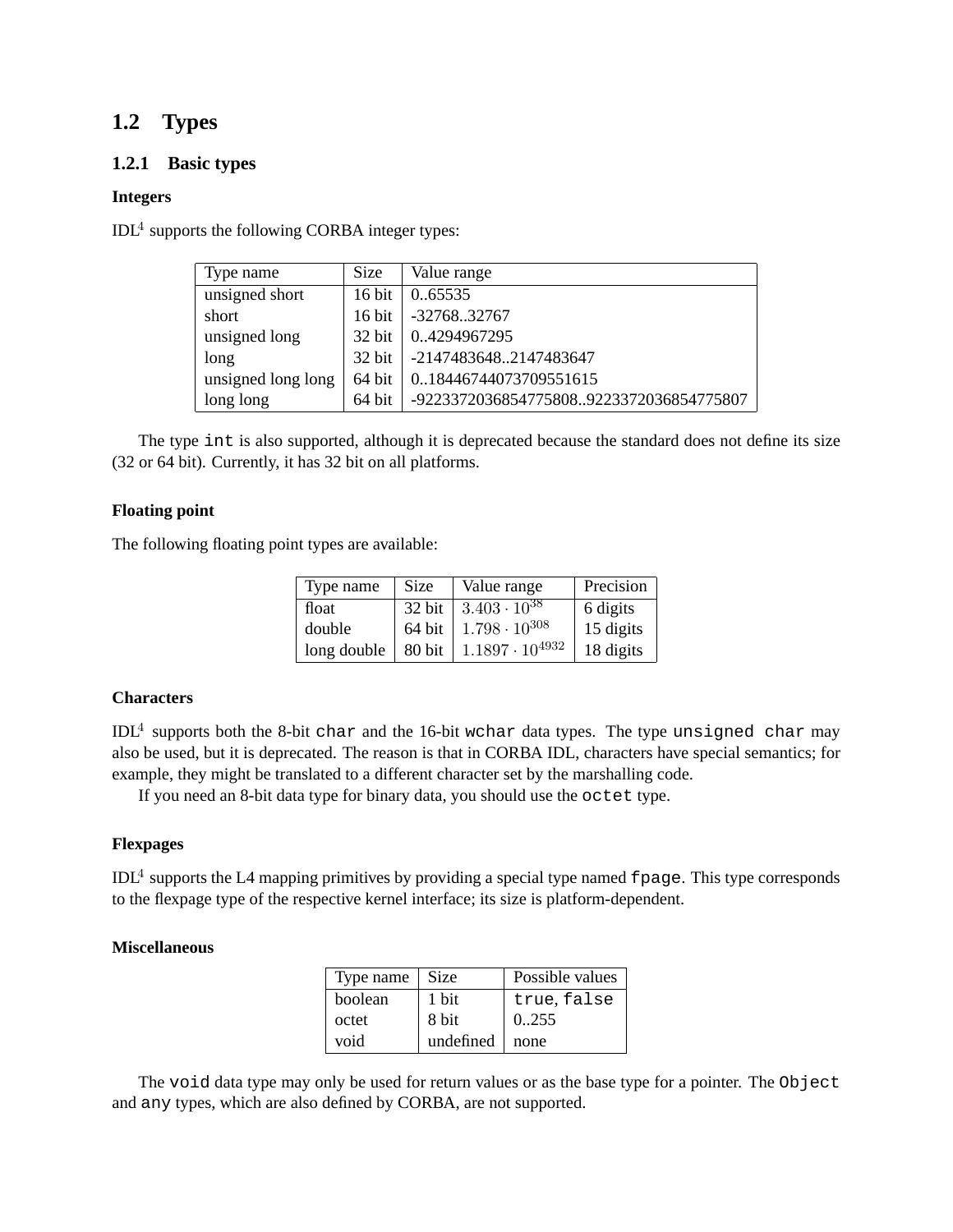#### **1.2.2 Constructed types**

#### **Alias types**

You can use typedef to create your own types:

```
typedef unsigned short word_t;
typedef string<40> max40char_t;
typedef long array_t[4][3];
```
typedef unsigned short word\_t; /\* Bounded strings not supported \*/ typedef long array t[4][3];

 $IDL<sup>4</sup>$  maps the types in an interface description to the target language and adds a definition to the header files it produces. Thus, you can also use these types in your own code.

#### **Sequences**

CORBA provides a special type for transferring variable-length data, the sequence type. A sequence has a base type (e.g. char) and, optionally, a size bound. Consider the following example:

```
typedef sequence<float, 7> some t; |
typedef sequence<char> another t;
                                      /* DCE IDL does not support
                                         the sequence type */
```
The first line defines an array of floats that does not contain more than seven members (but may contain less); the second line defines a character array of arbitrary size. Note that sequences may only appear in typedefs, not directly as an argument type.

When using sequences, please consider that  $IDL<sup>4</sup>$  needs to preallocate buffer space for them. Providing a tight size bound saves memory and considerably improves performance.

Note that the sequence mapping in  $IDL<sup>4</sup>$  differs from the one specified in [2]. In the IDL<sup>4</sup> mapping, the programmer is *always* responsible for the storage allocated for output sequences; the release flag is not supported. Also, output sequence parameters do not use double indirection; instead, they are treated just like ordinary structs.

#### **Arrays**

In DCE, there is no single type for variable-length arguments. Instead, size and location of the data are specified independently. Consider the following example:

```
/* CORBA does not support
  the length_is attribute */
                                      interface foo {
                                        void bar(
                                          [in] int len,
                                          [in, length_is(len)] float *addr
                                        );
                                       void xyz(
                                         [in, length_is(5)] short *addr
                                        );
                                      };
```
The stub code for bar transfers len floating point numbers, starting at addr, whereas the code for xyz always transfers five 16-bit integers.

On the server side, buffer space is allocated and freed by the stub code. In particular, for out arguments, the stub preallocates enough buffer space and passes a pointer to it when the function is invoked. Nevertheless, your code is not required to use this buffer; it can save one copy operation by returning a pointer of its own.

On the client side, the stub allocates buffers for output values, but does not free them. It is your responsibility to invoke CORBA  $free()$  for every array that is returned by the server.

Note that the argument to length\_is denotes the number of elements, *not* the size in bytes!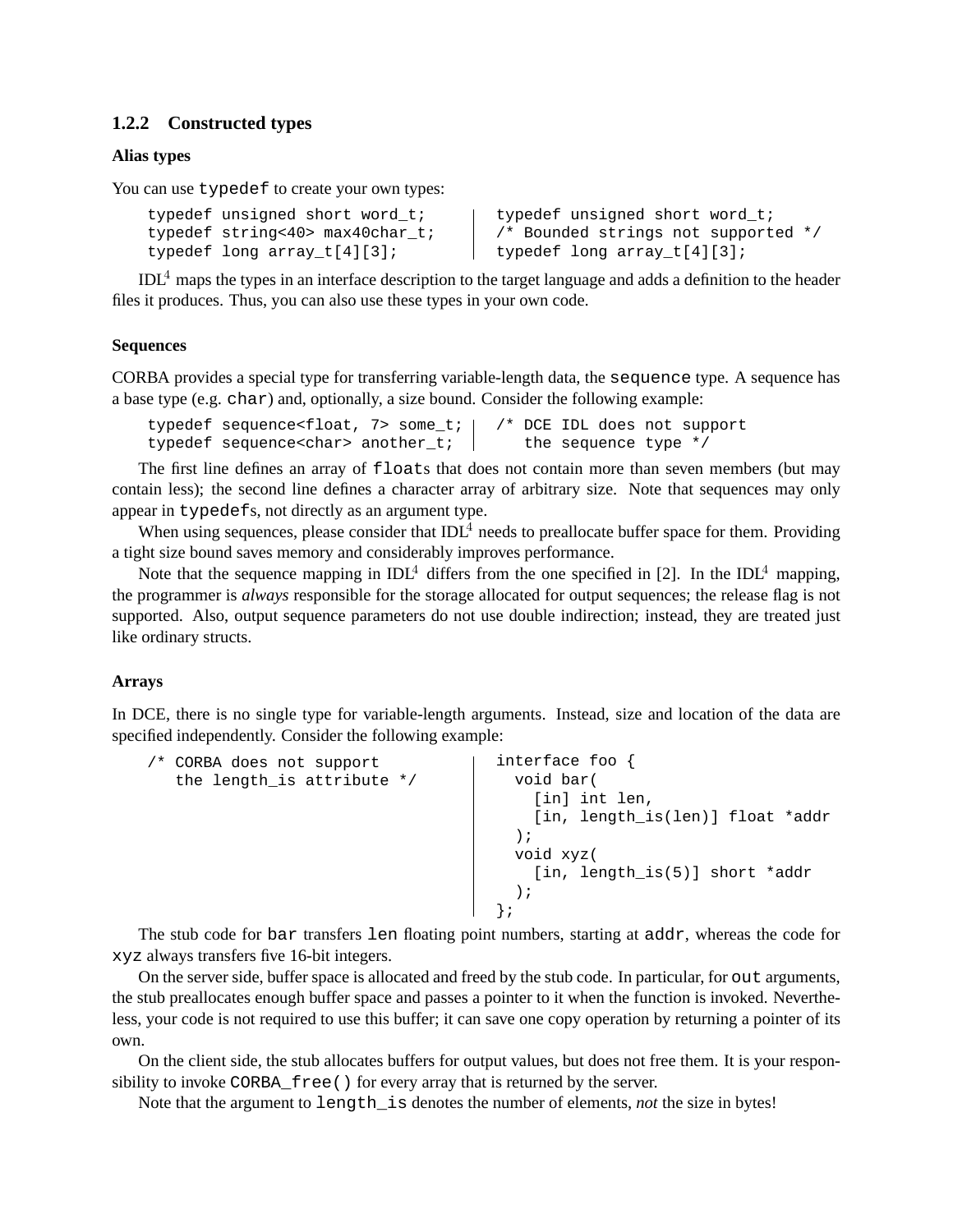#### **Structs**

Structs are used exactly like their counterparts in C/C++:

```
struct some t {
  short a[4], b;
  float c;
};
                                       struct some t {
                                          short a[4], b;
                                          float c;
                                        };
```
The stub allocates and frees buffers for the server; on the client side, this is the responsibility of the user. However, CORBA\_alloc() is not used because structs have a fixed size; instead, for an out parameter, the user supplies a pointer to an existing struct, which is then overwritten by the stub.

#### **Unions**

Unlike C/C++-style unions, a CORBA-compliant union needs a special member, the discriminant, which is used to decide which type the union currently contains. This is important because different types are usually marshalled differently. Consider the following example:

| union U switch (int) $\{$ | union U switch (int a) $\{$ |
|---------------------------|-----------------------------|
| case $1:$ long $xi$       | case $1:$ long $xi$         |
| case $2:$                 | case 2 :                    |
| case $3:$ string $si$     | case $3:$ string s;         |
| default: char c;          | default: char c;            |
|                           |                             |

If the discriminant, which is always named \_d in CORBA, has the value 1, then one 32-bit value needs to be copied. When d is 2 or 3, however, the union contains a pointer, which must be dereferenced, resulting in a string to be transferred.

*Note: Unions are not yet available in the current IDL*<sup>4</sup> *release!* However, C/C++-style unions are supported. Such a union is always copied directly and entirely; thus, it may not contain types with special semantics, such as strings.

#### **Strings**

CORBA supports 8-bit and 16-bit strings with an optional length bound; strings are always terminated by the value zero. Consider the following example:

| typedef string<20> s20_t; | /* No bounded strings in DCE */ |
|---------------------------|---------------------------------|
| interface foo $\{$        | interface foo $\{$              |
| void bar(                 | void bar(                       |
| in string a,              | [in, string] char *a,           |
| inout s20 t b,            | [in, out, string] char **b,     |
| out wstring<40> c         | [out, string] short **c         |
|                           |                                 |
| $\}$ ;                    |                                 |

The first argument to  $f \circ \circ \cdot$ : bar is an 8-bit string of arbitrary length, whereas the second argument may contain at most 20 characters; the third argument is a 16-bit string of not more than 40 elements. The first two arguments are terminated by a zero byte, the third one ends with a 16-bit zero value.

On the server side, strings are managed by the stubs. For output values, sufficient buffer space is allocated before the method is invoked; however, the implementation is free to move the pointer to another buffer. On the client side, the stubs allocate output buffers using CORBA\_alloc(), but do not free them; it is the responsibility of the user to invoke CORBA\_free() for each one.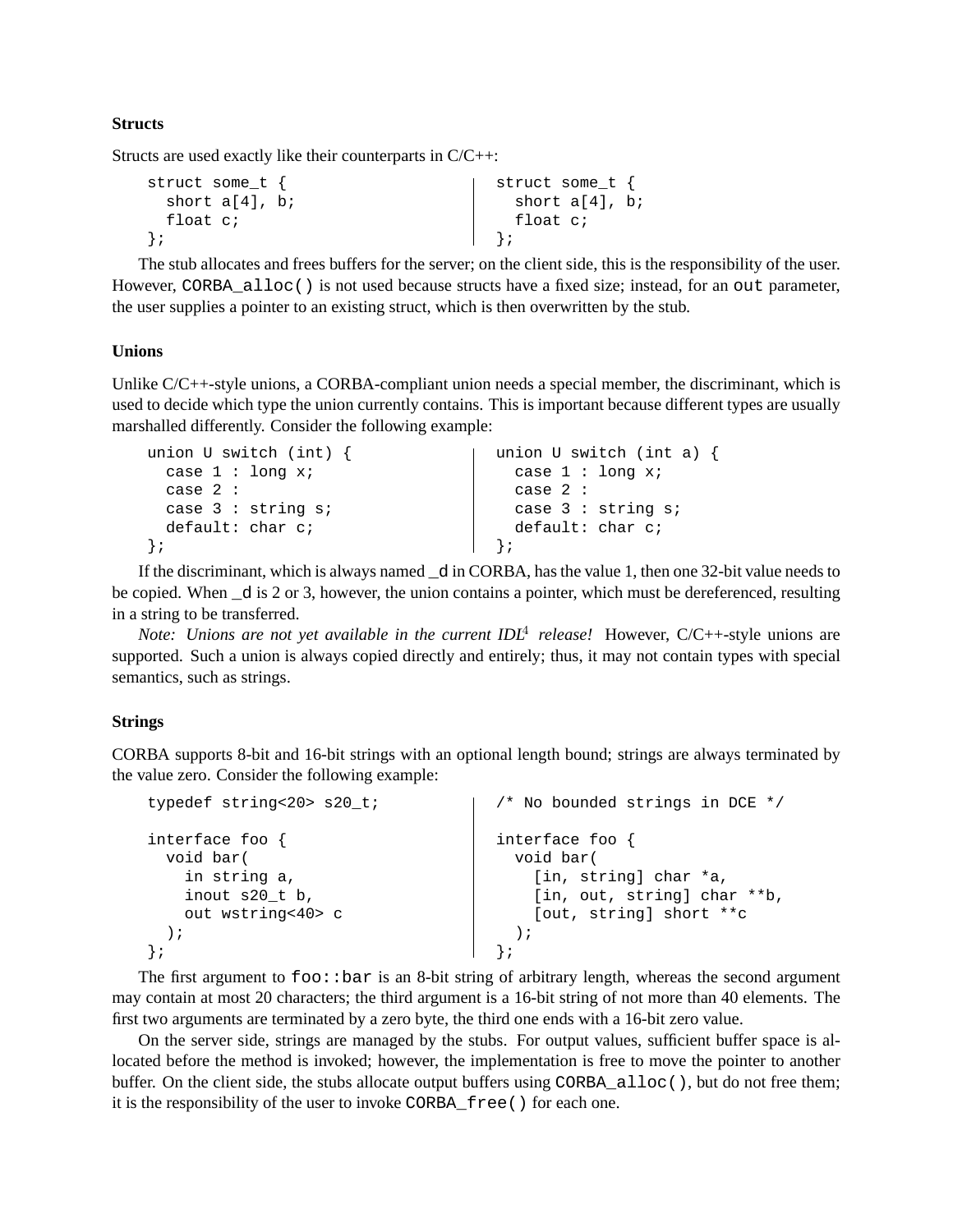#### **Fixed point**

CORBA includes a special type for fixed-point, BCD-coded numbers. This type is not supported by IDL<sup>4</sup>.

#### **Bitfields**

IDL<sup>4</sup> supports C/C++-style bitfields. These are allowed neither by CORBA nor by DCE and should be used with care, because they are highly platform-dependent. Consider the following example:

```
struct msgdope_t {
 long cc : 8;
 long parts : 5;
 long mwords : 19;
};
                                    struct msgdope_t {
                                      long cc : 8;
                                      long parts : 5;
                                      long mwords : 19;
                                    };
```
### **1.3 Exceptions**

Currently, only the CORBA exception handling is supported by  $IDL<sup>4</sup>$ . In CORBA, there are two classes of exceptions: system and user-defined. System exceptions may be raised by any method (e.g. when the IPC fails or a timeout happens), whereas user-defined exceptions must be explicitly specified by the interface description. Consider the following example:

```
interface file {
 exception access_denied {};
 exception not_found {};
 void open(in string name)
   raises (access_denied,
           not found);
};
                                     /* DCE exception handling
                                        not supported */
```
This means that the method  $file::open can, in addition to system exceptions, raise two user-defined$ exceptions named access\_denied and not\_found.

CORBA also allows exceptions to contain additional information; for example, it may be useful to add a message for the user, or details on how to correct the error. Here is an example:

```
interface file {
 exception access denied {
   string reason;
   int missing_privileges;
 }
 void open(in string name)
   raises (access_denied);
};
                                     /* DCE exception handling
                                       not supported */
```
*Note: Currently, IDL*<sup>4</sup> *only supports exceptions without additional information*

### **1.4 Constants**

It is possible to define constants within an interface. The constants are added to the generated header files, but may also be used within the specification itself. Consider the following example: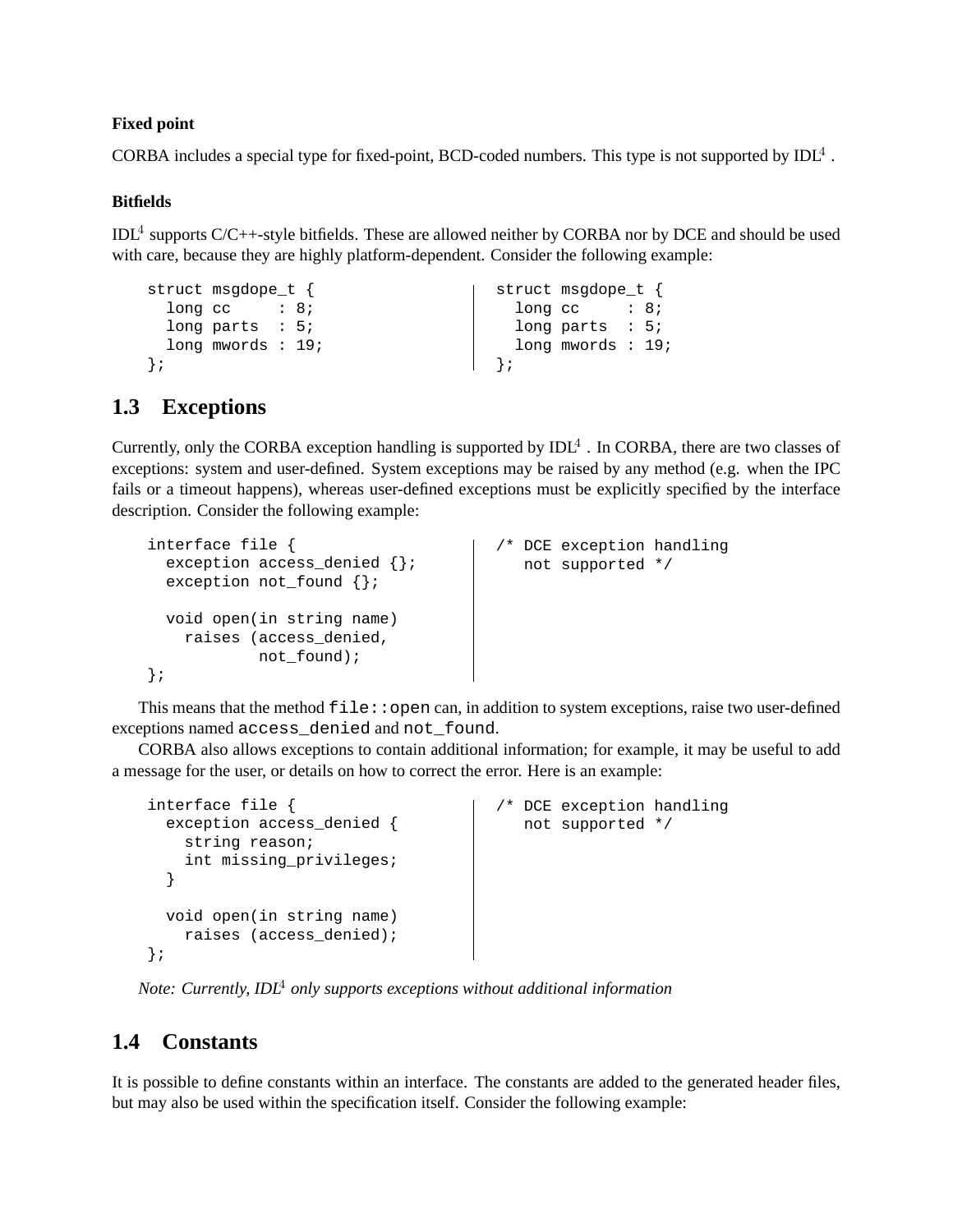```
interface foo {
 const int addr size = 6;
 struct hwaddr {
   octet mac[addr_size];
 };
};
                                   interface foo {
                                     const int addr_size = 6;
                                      struct hwaddr {
                                       unsigned small mac[addr_size];
                                      };
                                    };
```
This causes a constant named addr\_size to be exported to the client header file; also, the struct hwaddr is declared to be six bytes long.

#### **1.5 Attributes**

#### **1.5.1 Oneway functions**

Usually, a remote procedure call consists of two phases: A send phase, in which the client sends a message to the server, and a receive phase, in which it waits for a reply. However, in some cases, it is necessary to omit the second phase, e.g. when the request is to be processed asynchronously, or when no reply is possible.

Here is how this behaviour can be specified:

```
interface foo {
  oneway void bar(in int a);
};
                                      interface foo {
                                      [oneway] void bar([in] int a);
                                      };
```
Oneway methods must not have inout or out arguments; also, they may neither return a value nor raise any exceptions. Note that when the method returns on the client side, the absence of exceptions does not mean that the request has been processed successfully; it only indicates that the request transfer did not fail.

#### **1.5.2 Function identifiers**

As interfaces can contain multiple methods, and servers may implement multiple interfaces, the server must be able to tell from the request which method it is intended for. In  $IDL<sup>4</sup>$ , this is accomplished with numeric function IDs.

A function ID has two parts: An interface number and a method number. The interface number is identical for all methods in an interface, whereas different interfaces may be assigned the same number. The method number must be unique within an interface.

By default, IDL<sup>4</sup> assigns the number 0 to all interfaces; this implicitly assumes that different interfaces are implemented by different threads. If this is not the case, you need to assign the interface numbers manually. The allowed range for interface numbers is platform dependent; typically, numbers of up to 1.000 are supported. Here is an example:

```
[uuid(5)]
interface foo {
  void bar(in int a);
};
                                     [uuid(5)]
                                      interface foo {
                                        void bar([in] int a);
                                      };
```
You can also change the assignment of method numbers by applying the uuid attribute to individual methods. However, this is rarely necessary.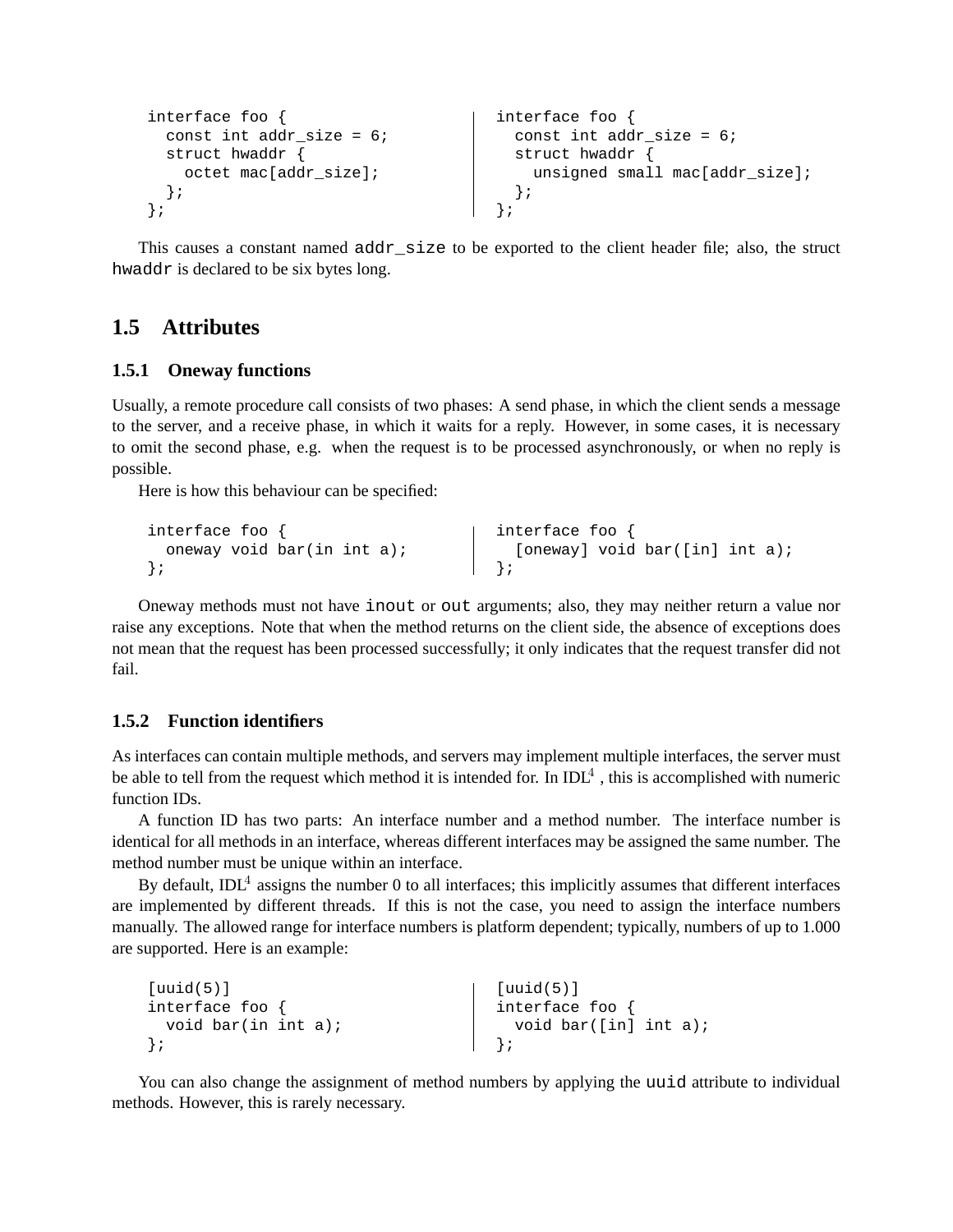#### **1.5.3 Mapping fpages**

The L4 IPC primitive supports mapping, which is essentially the transfer of a complete memory page from one address space to another. As a result, the page is shared by both address spaces; write operations in either of them are instantly visible in both. Also, the page may cover the same address range in both spaces, but this is not mandatory.

 $IDL<sup>4</sup>$  supports this primitive with a special data type, the fpage, which describes a memory region; see [4, 5, 8] for more details. fpages are implicitly mapped during message transfer; the mapping persists and is not revoked upon completion of the call. Consider the following example:

```
interface pager {
  [uuid(0)]
  void pagefault(
    in int addr, in int ip,
    out fpage f
 );
};
                                      interface pager {
                                       [uuid(0)]
                                        void pagefault(
                                          [in] long addr, [in] long ip,
                                          [out] fpage *f
                                        );
                                      };
```
This defines a method pagefault which takes two arguments, the fault address addr and the instruction pointer ip; the server replies with an fpage f which is to be mapped to the client address space.

### **1.6 Advanced features**

#### **1.6.1 Local functions**

Some L4 microkernels support a special IPC primitive, the local IPC or lipc, which is optimized for intraaddress space calls [6]. This feature can be used with  $IDL<sup>4</sup>$  as follows:

| local interface foo $\{$ | [local] interface foox { |
|--------------------------|--------------------------|
| short bar(               | short bar(               |
| in short a,              | [in] short a,            |
| in short b               | [in] short b             |
|                          |                          |
|                          |                          |

The local attribute indicates that the methods in this interface will *only* be called via lipc. This permits IDL<sup>4</sup> to apply considerably more optimizations; for example, lipc will be used by both client and server stubs, and parameters may be passed by reference. Possible applications include semaphore servers or dispatcher threads, which are used for distributing incoming requests to multiple worker threads in the same address space.

*Note: This is an experimental feature in the current release!*

#### **1.6.2 Type import from C++ code**

Usually, interface specifications should contain definitions for the data types they use. However, it may sometimes be convenient to import additional data types from the application code. IDL<sup>4</sup> supports this with a DCE-style import statement:

```
interface foo {
  import "l4/x86/types.h";
  void bar(in l4_taskid_t tid);
};
                                       interface foo {
                                         import "l4/x86/types.h";
                                         void bar([in] l4_taskid_t tid);
                                       };
```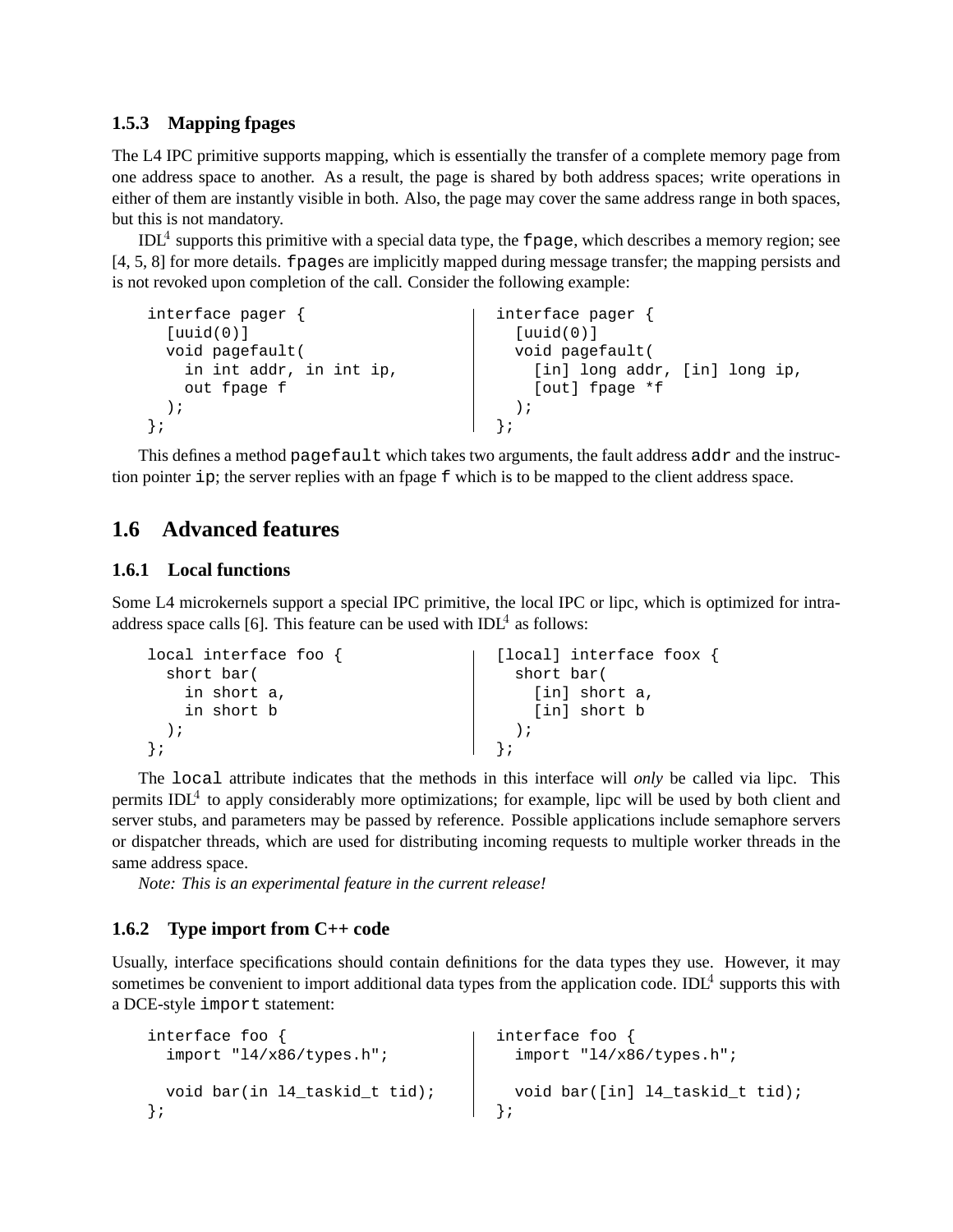This makes available the types defined in  $14/x86/types$ .h to all the methods in interface foo;  $IDL<sup>4</sup>$  contains a gcc-compatible C++ parser for this purpose. At compile time, the header file is scanned, all global type definitions are imported and converted into IDL.

Note that unlike types defined directly in IDL, the generated header files do not contain definitions for imported types; instead, an #include directive referring to the original file is added.

#### **1.6.3 Disabling the memory allocator**

By default,  $IDL<sup>4</sup>$  uses CORBA-style dynamic memory allocation, i.e. it calls CORBA alloc to reserve buffers for variable-length output values. In some cases, however, the data is expected at a specific location, which requires an additional copy on the client side.

To avoid this problem, you can use the prealloc attribute. Consider the following example:

```
interface foo {
 typedef sequence<long, 100> buf;
 void bar(
   [prealloc] out buf x
 );
};
                                     interface foo {
                                      void bar(
                                          [out, prealloc, length_is(len)]
                                          char **data, [out] short *len
                                        );
                                      };
```
No dynamic buffers are allocated in either case. Instead, you must explicitly provide a buffer by initializing x. \_buffer or \*data, respectively. Also, you must supply the size of the buffer in x. \_maximum (or \*len in the DCE example).

While prealloc should be used for individual arguments, a command line option is also available which disables dynamic allocation for the entire file.

#### **1.6.4 Receiving kernel messages**

In the L4 world, exceptions are mapped to IPCs, which are sent by the kernel on behalf of the faulting application, e.g. to its pager. These messages can be received by  $IDL<sup>4</sup>$  stubs when special interface definitions are used.

The following interface handles X0-style page faults, which are e.g. generated by the Hazelnut kernel:

| interface pager {           | interface pager {           |
|-----------------------------|-----------------------------|
| $[uuid(0)]$ void pagefault( | $[uuid(0)]$ void pagefault( |
| in long addr,               | [in] long addr,             |
| in long ip,                 | [in] long ip,               |
| out fpage p                 | [out] fpage *p              |
|                             |                             |
|                             |                             |

Here is how a V4 page fault is specified (e.g. for the Pistachio kernel):

```
interface pager {
  [kernelmsg(idl4::pagefault)]
  void pagefault(
    in long addr,
    in long ip,
    in long privileges,
    out fpage p
  );
};
                                      interface pager {
                                       [kernelmsg(idl4::pagefault)]
                                        void pagefault(
                                         [in] long addr,
                                         [in] long ip,
                                         [in] long privileges,
                                         [out] fpage *p
                                        );
                                      };
```
Note that in this case, the fault type (i.e. the requested privileges) is provided as a separate argument, whereas in the upper example, it is encoded in the lower two bits of the fault address.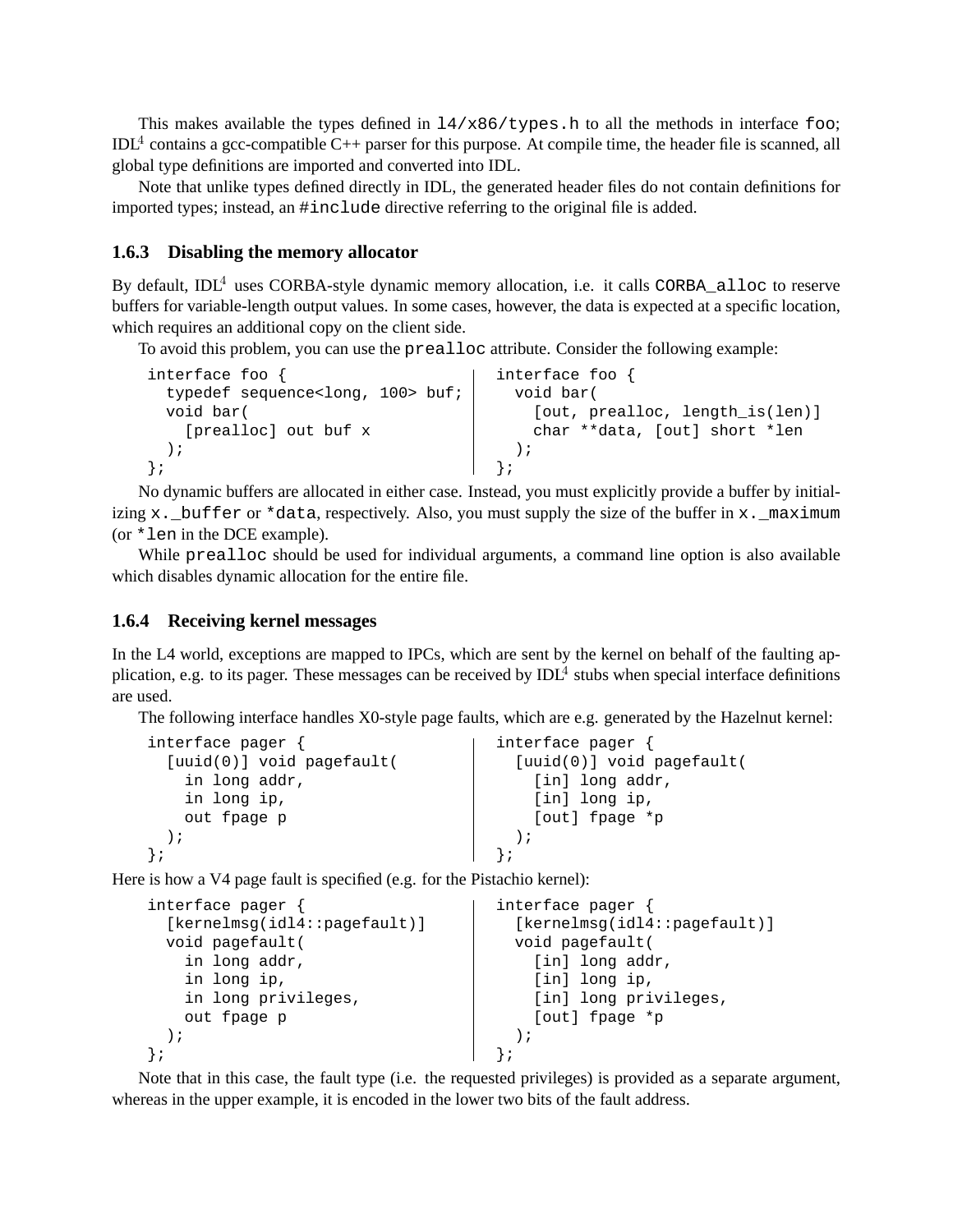# **Working with generated code**

### **2.1 Compiling the IDL file**

 $IDL<sup>4</sup>$  can generate three types of output from a given interface description:

- *Client stubs*, which are linked with every client application, i.e. every application that needs to invoke methods from the interface
- *Server stubs*, which are used by every server that needs to implement the interface.
- *Server templates*, which essentially contain a dummy implementation for the interface. They can be used as a starting point for writing a server.

Usually, the first two kinds of output are generated during the compilation process, whereas the third is only generated once and then extended with user code. You can select the kind of output by supplying  $-c$ , -s or -t on the command line, respectively. For example,

idl4 -ix0 -pia32 -ffastcall -s pager.idl -h pager-server.h

generates a header file called pager-server.h which contains all the server stubs for methods in pager.idl. Also, the X0 backend for the IA32 platform is selected, e.g. because the application will use the Hazelnut kernel and run on a Pentium-III processor. Finally, the fastcall option is given, which allows  $IDL<sup>4</sup>$  to use nonstandard system calls, in this case, the sysenter instruction.

### **2.2 Sending requests**

As specified by the CORBA C language mapping [2], client stubs have two implicit parameters (i.e. parameters that are not defined by the interface). Consider the following example:

```
module storage {
   interface textfile {
      void readln(
        inout short pos,
        out string line
      );
   };
};
                                       library storage {
                                          interface textfile {
                                             void readln(
                                                [in, out] short *pos,
                                                [out, string] char **line
                                              );
                                           };
                                       };
```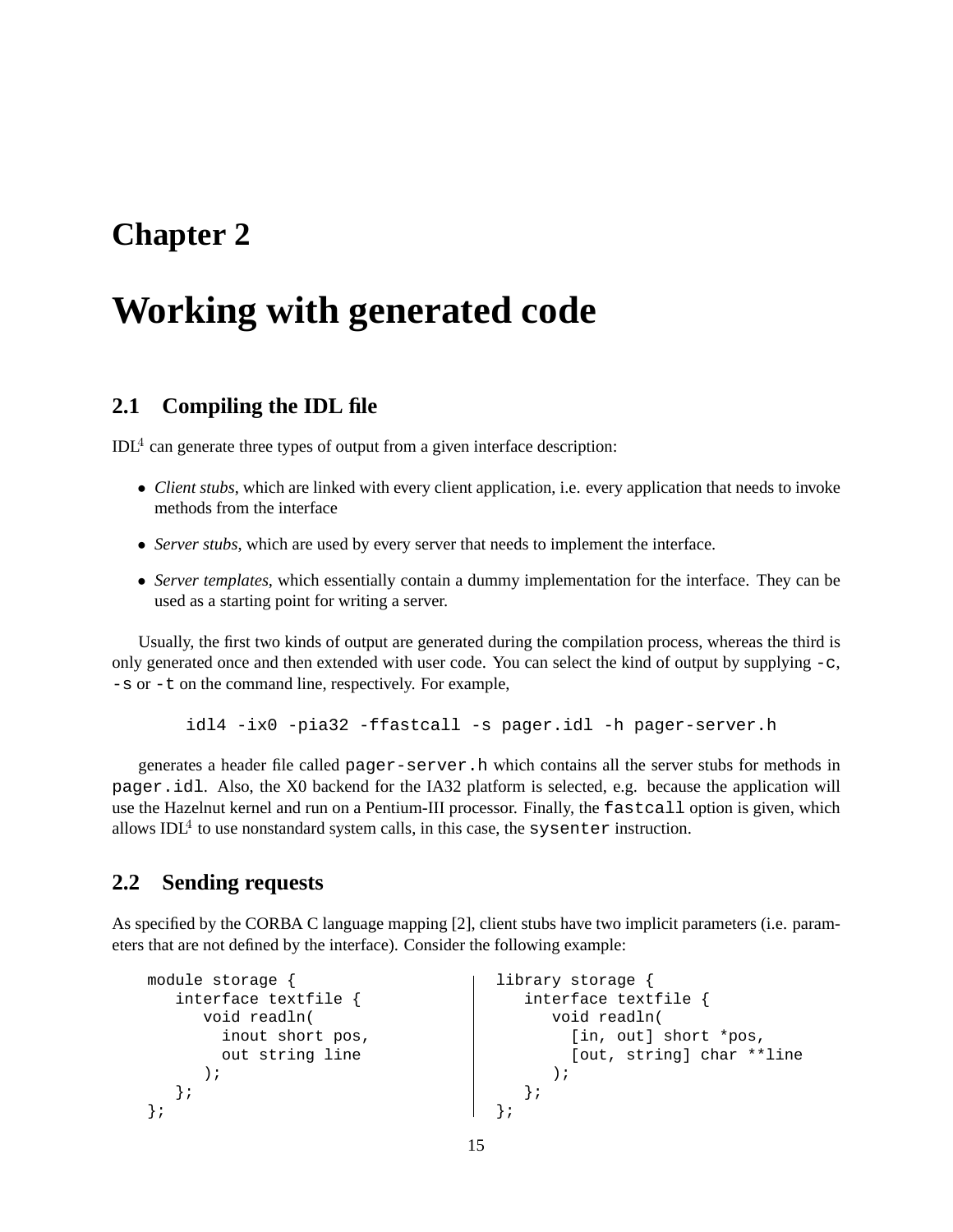When this definition is compiled with the  $-c$  option, IDL<sup>4</sup> creates the following client stub:

```
void storage_textfile_readln(
         storage_textfile _service,
         CORBA_short *pos, CORBA_char **line,
         CORBA Environment * env
)
```
The first parameter, service, contains the thread ID of the server where the request is to be sent. Unlike other CORBA code generators,  $IDL<sup>4</sup>$  does not provide a way to obtain this automatically; it assumes that this functionality is implemented by your system.

The last parameter is a pointer to a CORBA\_Environment structure. This structure contains additional information related to the call, such as a timeout value or a memory window for receiving mappings. You must initialize this structure before invoking the call.

An invocation of readln could look like this:

```
#include <storage_client.h>
void test(l4_threadid_t server) {
   CORBA_Environment env = idl4_default_environment;
   short pos = 100;
   char *buf;
   storage_textfile_readln(server, &pos, &buf, &env);
   switch (env._major) {
      case CORBA_SYSTEM_EXCEPTION:
         printf("IPC failed, code %d\n",
            CORBA_exception_id(&env));
         CORBA_exception_free(&env);
         return -1;
      case CORBA_USER_EXCEPTION:
         printf("User-defined exception");
         CORBA_exception_free(&env);
         return -1;
      case CORBA_NO_EXCEPTION:
         break;
   }
   printf("Read: %s\n", buf);
   CORBA_free(buf);
}
```
Note how env is initialized with an IDL<sup>4</sup> -supplied default value, which means a timeout of infinity and an empty receive window. Also, the example shows how environment structure can be used to determine whether an exception occurred during the call, and what type it was. Finally, it is important to always release storage allocated by the stubs (e.g. exceptions, output strings, ...) with the appropriate function.

#### **2.3 Processing requests**

The standard server loop, which is included in the server template, mainly consists of two macros:

• idl4 reply and wait, which sends any pending replies and then receives one incoming request, and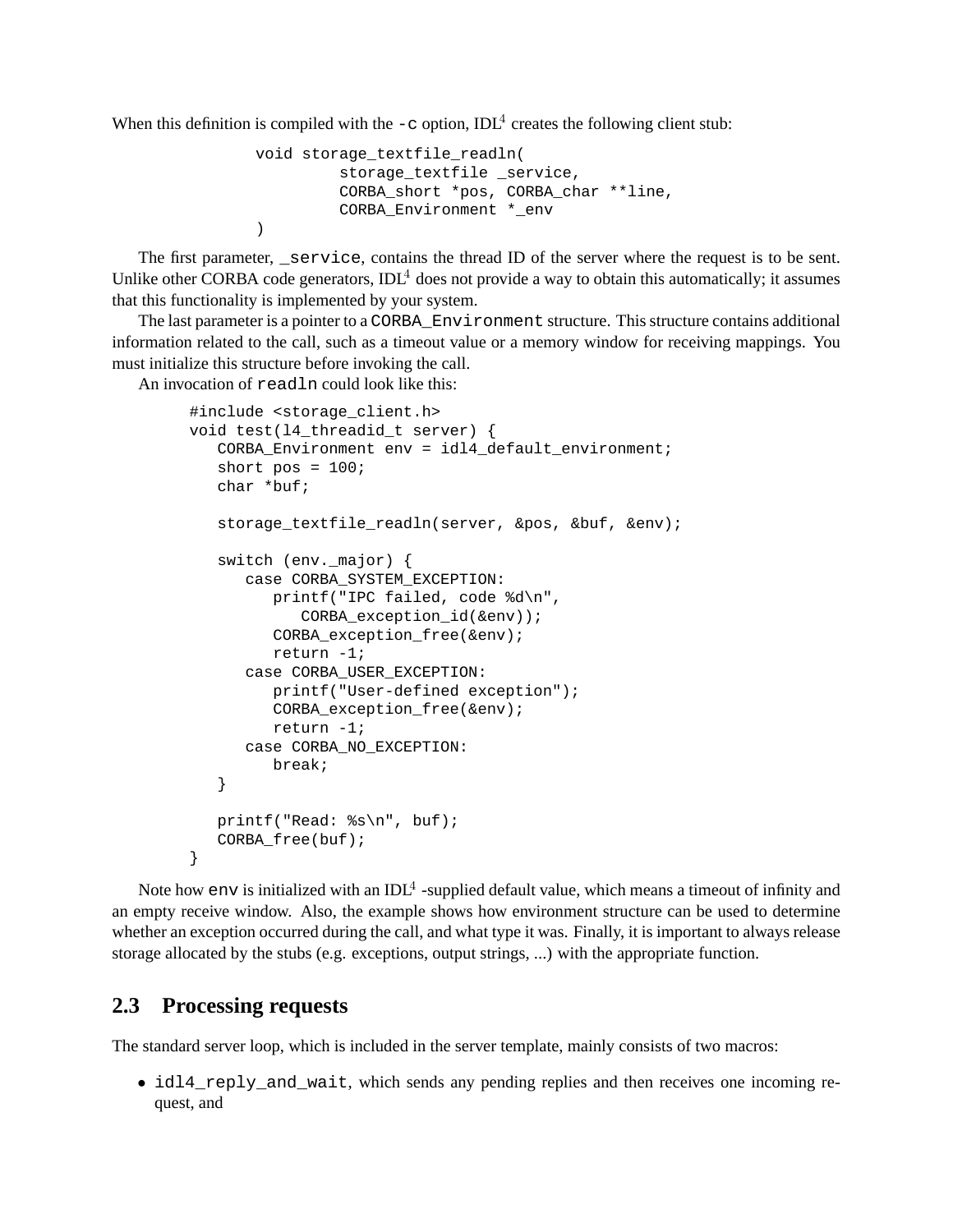• idl4\_process\_request, which analyzes the request and calls the appropriate implementation function

Between those macros, you can insert additional code, e. g. a permission check. The second macro uses a function table to decide which function should handle the request; it takes the method number as an argument and uses it as an index into the table. Table entries which correspond to unassigned method numbers contain a reference to the discard function of the interface; thus, this function is only called when a malformed request was received.

The server template file also contains function templates for every method in the interface. For the example interface from above, the following template is created:

```
IDL4_INLINE void storage_textfile_readln_implementation(
  CORBA_Object _caller, CORBA_short *pos,
  CORBA_char **line, idl4_server_environment *_env
)
{
  /* implementation of storage::textfile::readln */
  return;
}
IDL4_PUBLISH_STORAGE_TEXTFILE_READLN(
  storage_textfile_readln_implementation
);
```
Similar to the client side, the function has two additional parameters. The first parameter, caller, contains the ID of the thread that has sent the request, whereas the last parameter, \_env, points to an internal data structure. Many functions in the IDL<sup>4</sup> runtime need a pointer to this structure, for example the function CORBA\_exception\_set, which is used to raise exceptions.

Please note the macro at the end of the function. This macro makes the function accessible to the server loop; for the optimizations to work, it is also very important that this macro is included *after* the implementation function.

Unlike the client side, memory allocation on the server side is mostly handled by the stub code, that is, you do not need to call CORBA\_free, except if you explicitly allocated additional buffers. The stub code preallocates a buffer for every out value and passes a pointer to the implementation function in the respective argument. However, for large buffers (such as strings), you can save one copy by overwriting the pointer with another one pointing directly to the data you want to send.

If you decide not to send a reply at all, you can use the idl4\_set\_no\_response function. In this case, the stub code will discard any inout or out values and skip the send phase; instead, it will directly receive another request.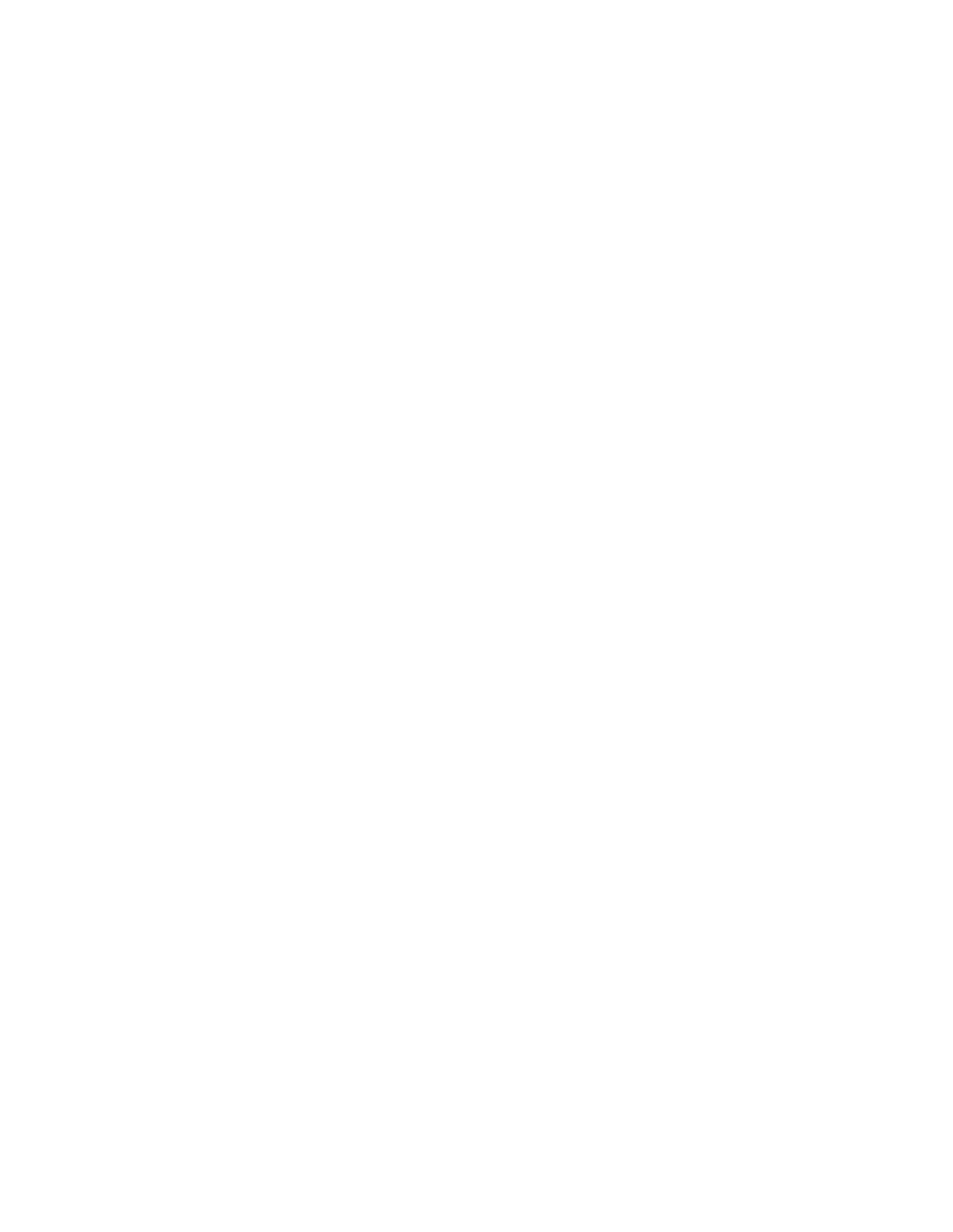# **Quick reference guide**

# **3.1 Invoking IDL**<sup>4</sup>

 $IDL<sup>4</sup>$  is generally invoked in the following way:

idl4 [OPTIONS] input.idl

The following sections contain a more detailed description of the individual options.

#### **3.1.1 Overall Options**

| $-c$                                   | These options are used to control the kind of output. The following                                                                                           |
|----------------------------------------|---------------------------------------------------------------------------------------------------------------------------------------------------------------|
| $-S$                                   | output types are available:                                                                                                                                   |
| $-t$                                   | • <i>Client stubs</i> $(-c)$ are used by client tasks to invoke a service                                                                                     |
|                                        | • Server stubs $(-s)$ contain functions to receive and dispatch in-<br>coming requests on the server side                                                     |
|                                        | • Server templates $(-t)$ can be used as a starting point when im-<br>plementing a new service. They contain function prototypes<br>and a simple server loop. |
| -o filename.c                          | Place code output in <i>filename.c.</i> Note that for some mappings, the<br>stub code is contained entirely in the header files.                              |
| -h filename.h                          | Create a header file called <i>filename.h.</i> This option cannot be used<br>together with $-t$ , because server templates do not include a header<br>file.   |
| $-\nabla$                              | Print the version number and build date on standard output.                                                                                                   |
| <b>Warning Ontions</b><br>$\mathbf{2}$ |                                                                                                                                                               |

# **3.1.2 Warning Options**

| -Wprealloc | Warn whenever a stub needs to allocate an excessive amount of heap |
|------------|--------------------------------------------------------------------|
|            | memory, e.g. when an unlimited output string is encountered.       |
| -Wall      | All of the above '-W' options combined.                            |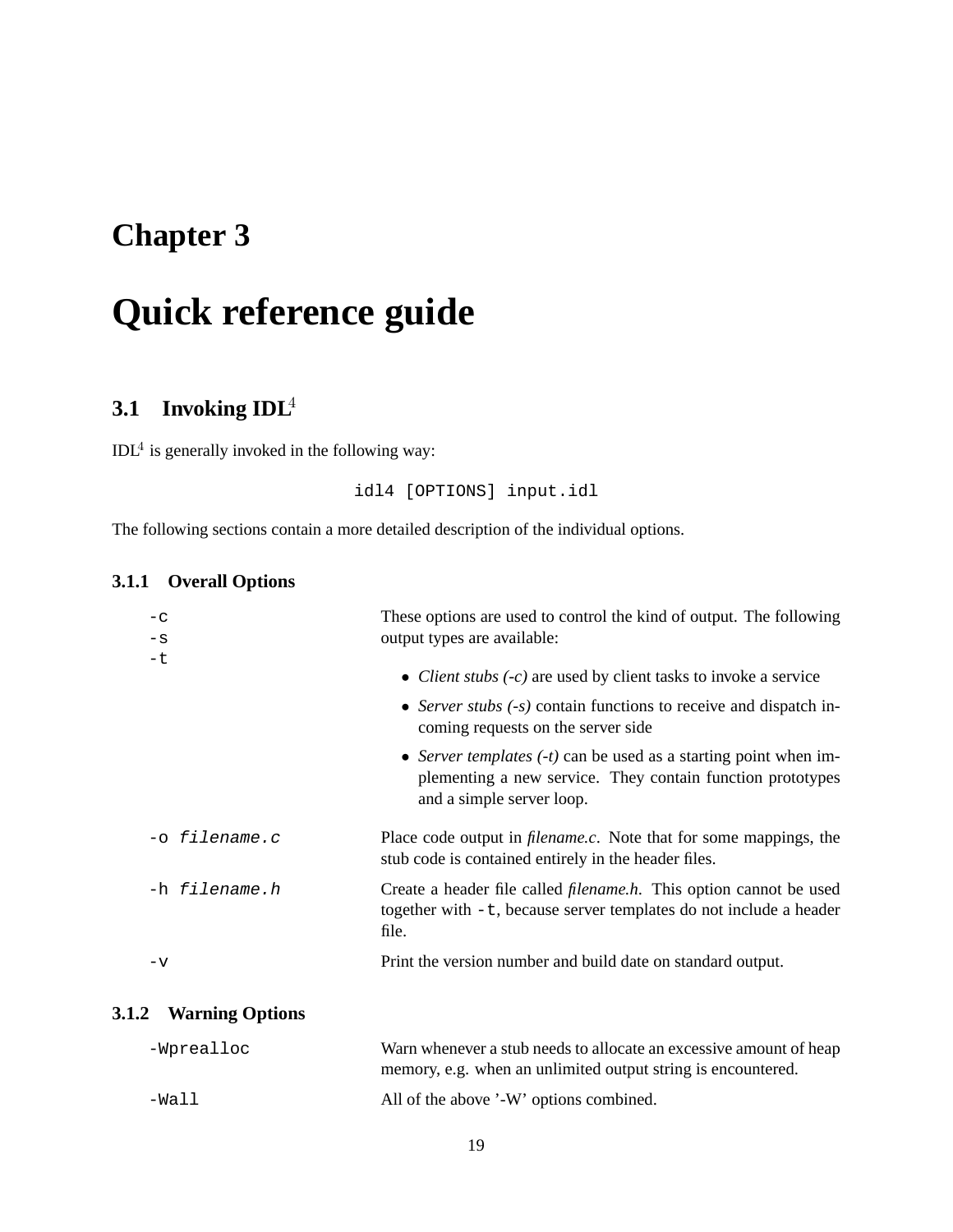## **3.1.3 Debugging Options**

| -dtest      | Generate test code. When used with $-t$ , this creates a test applica-<br>tion that can run as a root task on the bare microkernel. The code<br>creates a server for each interface in the IDL and then invokes every<br>operation with random parameters. |
|-------------|------------------------------------------------------------------------------------------------------------------------------------------------------------------------------------------------------------------------------------------------------------|
| -dparanoid  | Add even more checks to the test code. For example, test for stack<br>overflow and monitor the message dopes.                                                                                                                                              |
| -dcpp       | Print each input line as it is read from the C preprocessor.                                                                                                                                                                                               |
| -daoi       | Dump the abstract syntax tree generated from the IDL file.                                                                                                                                                                                                 |
| -dcheck     | Generate debug output for the semantical analysis and consistency<br>check.                                                                                                                                                                                |
| -dcast      | Dump the C abstract syntax tree.                                                                                                                                                                                                                           |
| -dfids      | Print the function ID assignment.                                                                                                                                                                                                                          |
| -dmarshal   | Show details about the marshalling stage.                                                                                                                                                                                                                  |
| -dgenerator | Analyze the stub generator and the backend.                                                                                                                                                                                                                |
| -dimport    | Generate debug info while importing $C_{++}$ headers.                                                                                                                                                                                                      |
| -dreorder   | Show details when reordering parameters.                                                                                                                                                                                                                   |
| -dvisual    | Add debug output to the server stubs.                                                                                                                                                                                                                      |
| -d          | All of the above.                                                                                                                                                                                                                                          |

## **3.1.4 Miscellaneous Options**

| -ffastcall           | Allows IDL4 to use a non-conforming IPC system call where avail-<br>able. The resulting code is faster, but may not be entirely compliant<br>with the kernel specification. For example, the X0/IA32 backend<br>may use sysenter to invoke the IPC system call. |
|----------------------|-----------------------------------------------------------------------------------------------------------------------------------------------------------------------------------------------------------------------------------------------------------------|
| $-flipc$             | Enables support for local IPC on X0-style kernels.                                                                                                                                                                                                              |
| -fctypes             | Use ANSI C types instead of the platform-independent CORBA<br>types (like CORBA_long).                                                                                                                                                                          |
| -fomit-frame-pointer | Assume the frame pointer is not used. This option must be consistent<br>with the corresponding gcc option.                                                                                                                                                      |
| -fuse-malloc         | Allows IDL4 to use dynamic memory allocation (e.g. CORBA_alloc).<br>This is enabled by default; if you disable it, you must preallocate<br>buffers for all variable-sized output parameters, such as sequence<br>or string.                                     |
| -fomit-empty-files   | Prevents files from being generated if they do not contain any code.<br>This is enabled by default.                                                                                                                                                             |
| -floop-only          | In server templates, removes all definitions except server loops.                                                                                                                                                                                               |
| -fmodules-only       | In server templates, generate code only for interfaces that are defined<br>in a module.                                                                                                                                                                         |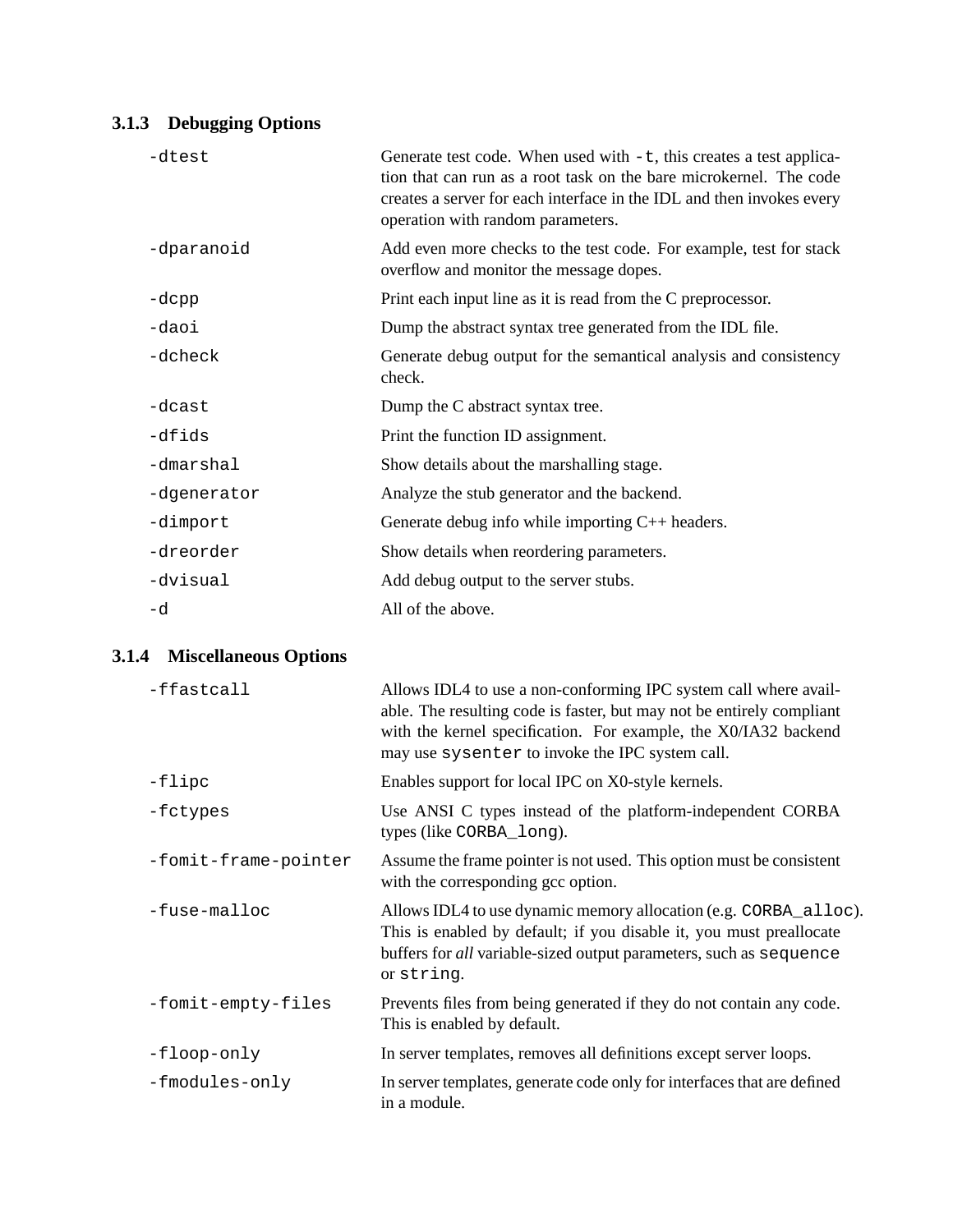These options can also be disabled by using a no- prefix (e.g. -fno-fastcall).

## **3.1.5 Preprocessor Options**

| -D macro           | Defines <i>macro</i> in the preprocessor.                                                                                                  |
|--------------------|--------------------------------------------------------------------------------------------------------------------------------------------|
| -I path            | Adds <i>path</i> to the current include path. The include path is passed to<br>the preprocessor and is also searched when importing types. |
| -Wp,option         | Passes <i>option</i> directly to the preprocessor.                                                                                         |
| $--with$ -cpp path | Use another preprocessor (the default is $\sqrt{\sinh(\text{cpp})}$ )                                                                      |

## **3.1.6 Target Options**

| -m mapping        | When generating stub code, use the specified mapping (C or $C_{++}$ ).                                                                    |
|-------------------|-------------------------------------------------------------------------------------------------------------------------------------------|
| -i interface      | Produce code for the specified kernel interface.                                                                                          |
| -p platform       | Optimize for the specified platform (generic is allowed).                                                                                 |
| -w wordsize       | Specifies the word size in bits $(32 \text{ or } 64)$ where it cannot be deter-<br>mined from the platform, e.g. in the generic backends. |
| --sys-prefix path | Add a prefix to all system include files                                                                                                  |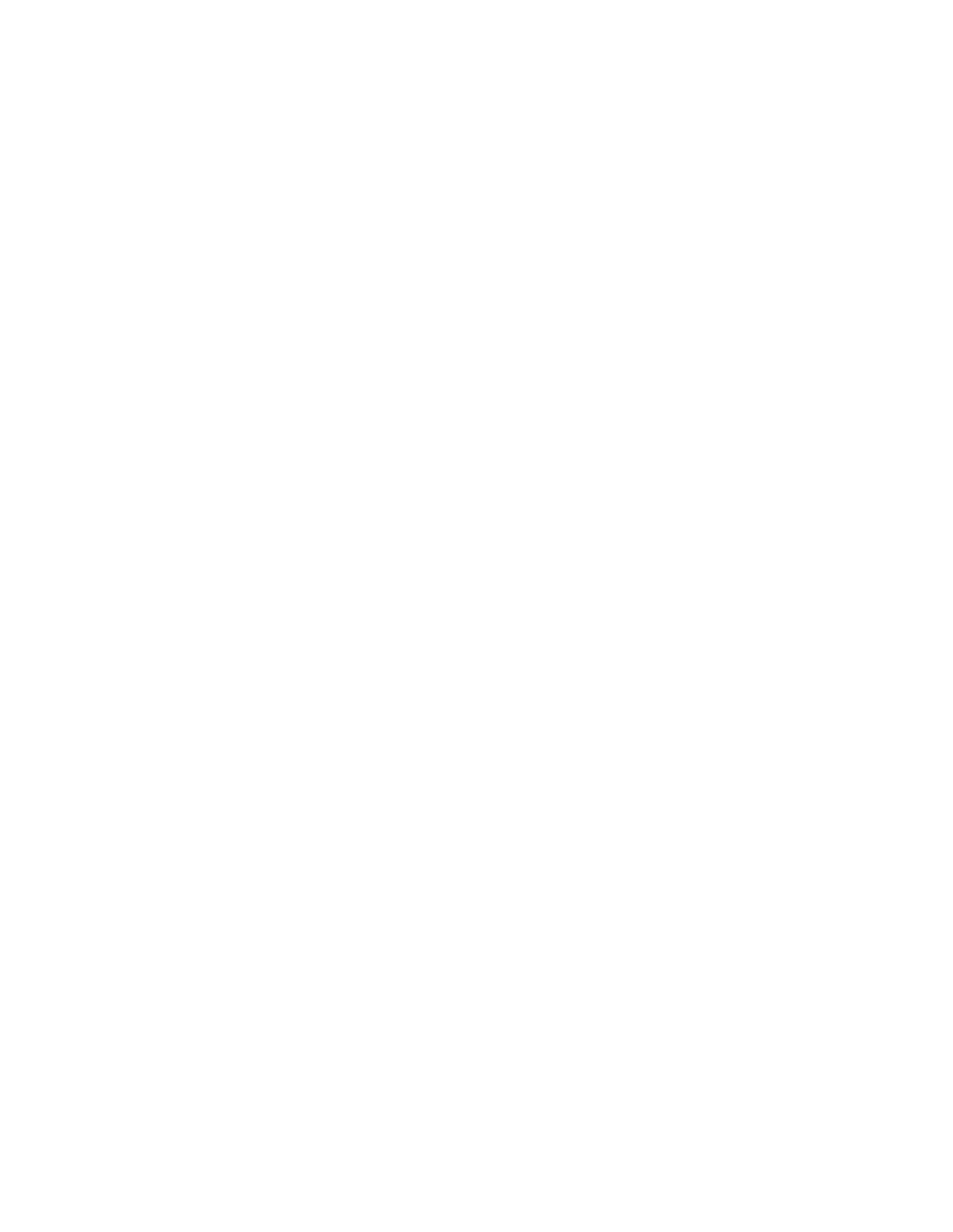# **Appendix**

## **4.1 Keywords**

The following strings are reserved as keywords and should not be used for identifiers:

| all_caches   | float      | nocache  | switch      |
|--------------|------------|----------|-------------|
| any          | gather     | noxfer   | <b>TRUE</b> |
| attribute    | import     | Object   | typedef     |
| base_is      | in         | octet    | union       |
| boolean      | include    | oneway   | unsigned    |
| case         | inout      | out      | uuid        |
| char         | int        | raises   | void        |
| const        | interface  | readonly | wchar       |
| context      | $11$ _only | ref      | writeable   |
| default      | length_is  | scatter  | wstring     |
| double       | library    | sequence |             |
| enum         | local      | short    |             |
| exception    | long       | size_is  |             |
| <b>FALSE</b> | max_size   | string   |             |
| fixed        | module     | struct   |             |

# **4.2 Supported platforms**

This table shows the current status of the individual IDL<sup>4</sup> backends. You can select one of these backends with the  $-i$  and  $-p$  options:

| Platform | Interface      | Current status        |
|----------|----------------|-----------------------|
| IA32     | X <sub>0</sub> | Supported             |
|          | V <sub>2</sub> | Supported; no mapping |
|          | V4             | Supported             |
|          | X <sub>0</sub> | Supported             |
| Generic  | V2             | Supported; no mapping |
|          | V4             | Supported             |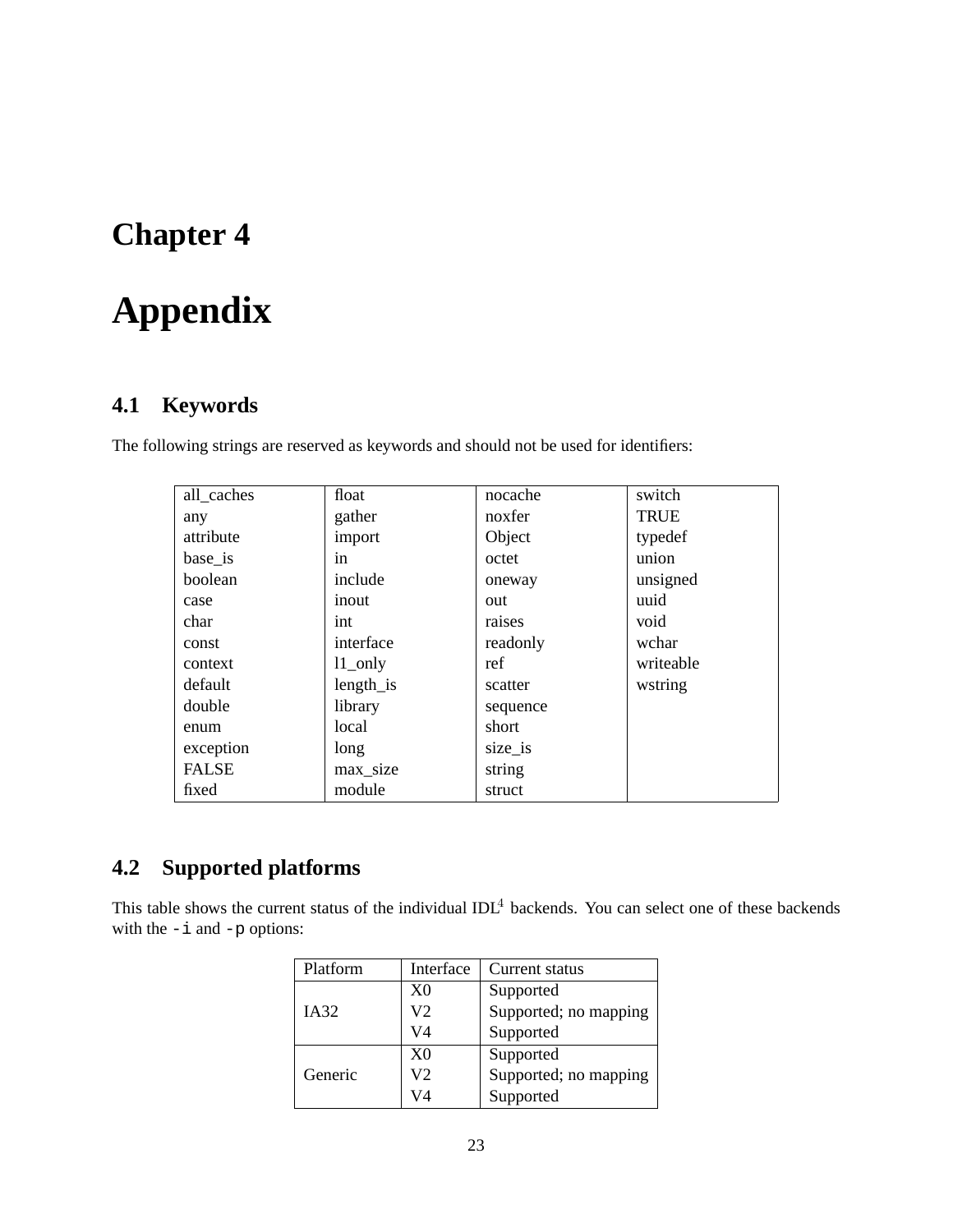# **4.3 Supported types**

## **Basic data types**

| signed 16 bit integer    | supported |
|--------------------------|-----------|
| signed 32 bit integer    | supported |
| signed 64 bit integer    | supported |
| unsigned 16 bit integer  | supported |
| unsigned 32 bit integer  | supported |
| unsigned 64 bit integer  | supported |
| floating point (32 bits) | supported |
| floating point (64 bits) | supported |
| floating point (80 bits) | supported |
| 8 bit character          | supported |
| 16 bit character         | supported |
| boolean value            | supported |
| wildcard type            |           |
| unsigned 8 bit integer   | supported |
| enumeration              | supported |
| pointer                  | supported |
| memory flexpage          | supported |
| fixed-point decimal      |           |
|                          |           |

# **Constructed Types**

| string                     | unbounded string      | supported                       |
|----------------------------|-----------------------|---------------------------------|
| string $\langle n \rangle$ | bounded string        | supported                       |
| wstring                    | unbounded wide string | supported                       |
| sequence <type></type>     | type sequence         | supported                       |
| sequence <type,n></type,n> | bounded type sequence | supported                       |
| struct                     | structure             | flat members supported          |
| union                      | union                 | DCE style supported             |
| Object                     | object reference      | supported                       |
| array                      | array                 | supported                       |
| typedef                    | alias type            | supported                       |
| exception                  | exception             | memberless exceptions supported |